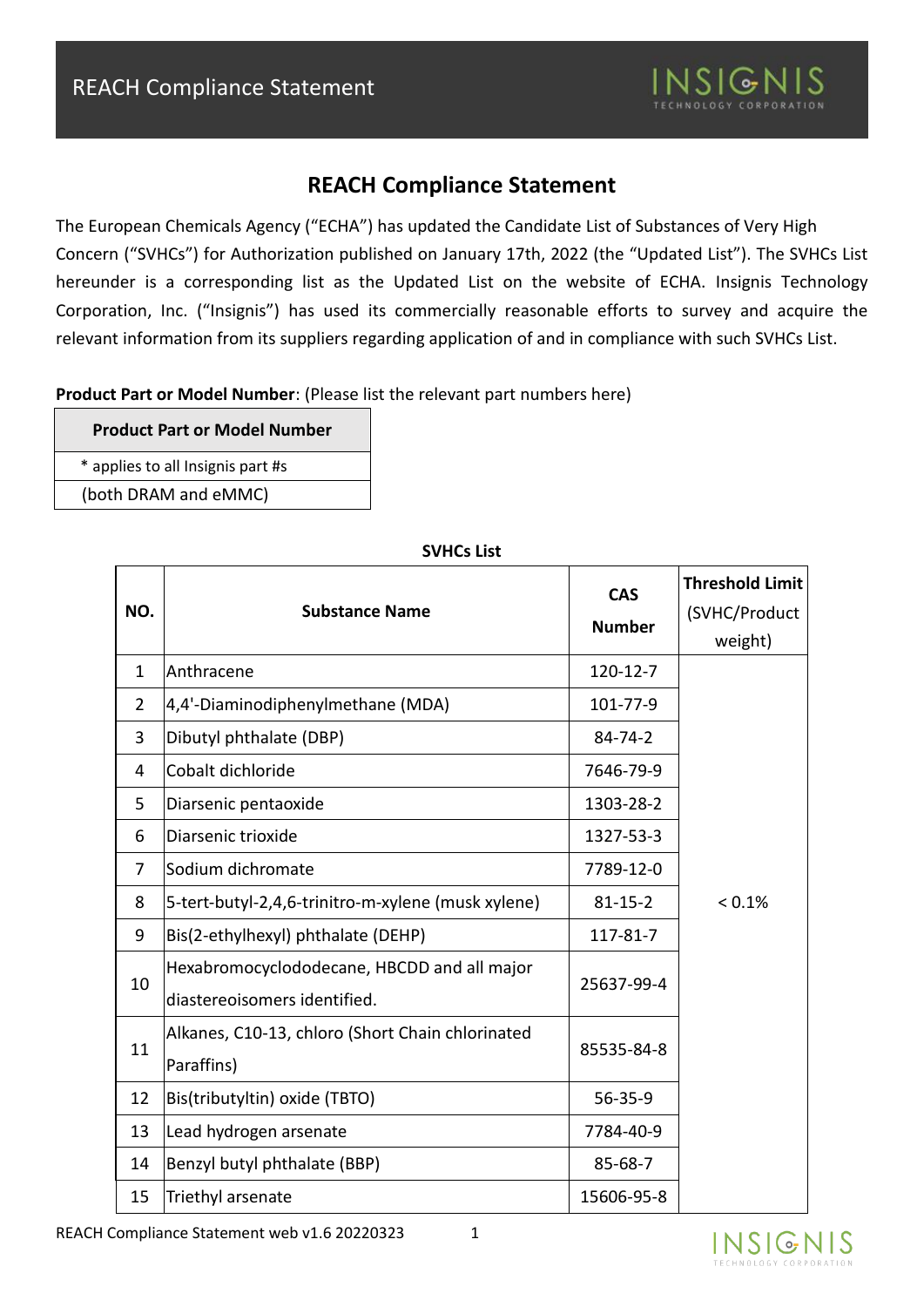|     |                                                                | <b>CAS</b>    | <b>Threshold Limit</b> |
|-----|----------------------------------------------------------------|---------------|------------------------|
| NO. | <b>Substance Name</b>                                          | <b>Number</b> | (SVHC/Product          |
|     |                                                                |               | weight)                |
| 16  | 2,4-Dinitrotoluene                                             | 121-14-2      |                        |
| 17  | Anthracene oil                                                 | 90640-80-5    |                        |
| 18  | Anthracene oil, anthracene paste, distn. lights                | 91995-17-4    |                        |
| 19  | Anthracene oil, anthracene paste, anthracene<br>fraction       | 91995-15-2    |                        |
| 20  | Anthracene oil, anthracene-low                                 | 90640-82-7    |                        |
| 21  | Anthracene oil, anthracene paste                               | 90640-81-6    |                        |
| 22  | Diisobutyl phthalate                                           | 84-69-5       |                        |
| 23  | Lead chromate                                                  | 7758-97-6     |                        |
| 24  | Lead chromate molybdate sulphate red (C.I. Pigment<br>Red 104) | 12656-85-8    |                        |
| 25  | Lead sulfochromate yellow (C.I. Pigment Yellow 34)             | 1344-37-2     |                        |
| 26  | Acrylamide                                                     | 79-06-1       |                        |
| 27  | Tris(2-chloroethyl) phosphate                                  | 115-96-8      |                        |
| 28  | Pitch, coal tar, high temp.                                    | 65996-93-2    |                        |
| 29  | Trichloroethylene                                              | $79-01-6$     | < 0.1%                 |
| 30  | Boric acid                                                     | 10043-35-3    |                        |
|     |                                                                | 11113-50-1    |                        |
|     |                                                                | 1303-96-4     |                        |
| 31  | Disodium tetraborate, anhydrous                                | 1330-43-4     |                        |
|     |                                                                | 12179-04-3    |                        |
| 32  | Tetraboron disodium heptaoxide hydrate                         | 12267-73-1    |                        |
| 33  | Sodium chromate                                                | 7775-11-3     |                        |
| 34  | Potassium chromate                                             | 7789-00-6     |                        |
| 35  | Ammonium dichromate                                            | 7789-09-5     |                        |
| 36  | Potassium dichromate                                           | 7778-50-9     |                        |
| 37  | Cobalt(II) sulphate                                            | 10124-43-3    |                        |
| 38  | Cobalt(II) dinitrate                                           | 10141-05-6    |                        |
| 39  | Cobalt(II) carbonate                                           | 513-79-1      |                        |

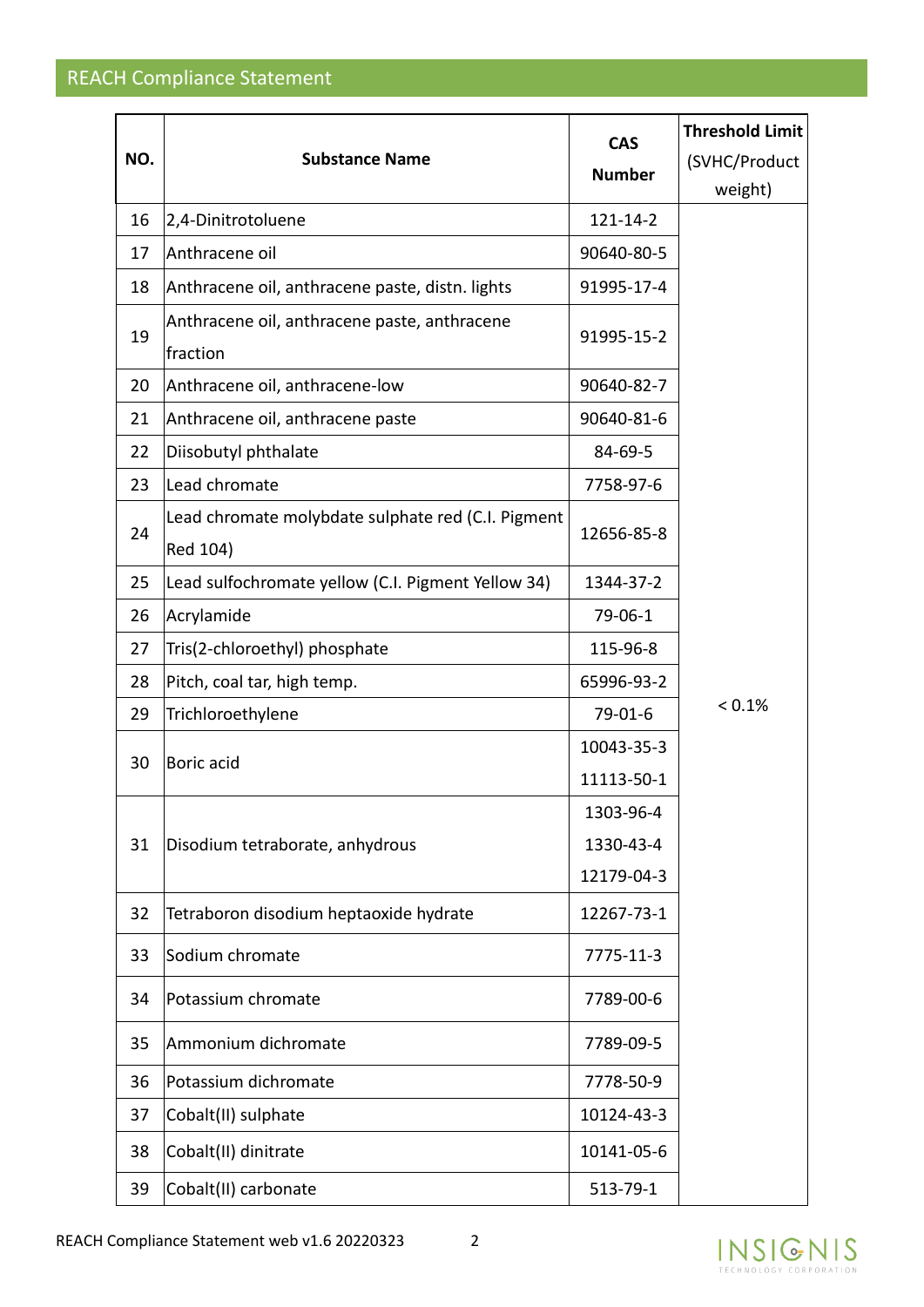| NO. | <b>Substance Name</b>                                                                                                                        | <b>CAS</b><br><b>Number</b> | <b>Threshold Limit</b><br>(SVHC/Product<br>weight) |
|-----|----------------------------------------------------------------------------------------------------------------------------------------------|-----------------------------|----------------------------------------------------|
| 40  | Cobalt(II) diacetate                                                                                                                         | 71-48-7                     |                                                    |
| 41  | 2-Methoxyethanol                                                                                                                             | 109-86-4                    |                                                    |
| 42  | 2-Ethoxyethanol                                                                                                                              | 110-80-5                    |                                                    |
| 43  | Chromium trioxide                                                                                                                            | 1333-82-0                   |                                                    |
| 44  | Acids generated from chromium trioxide and their<br>oligomers: chromic acid, Dichromic acid, Oligomers<br>of chromic acid and dichromic acid | 7738-94-5<br>13530-68-2     |                                                    |
| 45  | 2-ethoxyethyl acetate                                                                                                                        | 111-15-9                    |                                                    |
| 46  | Strontium chromate                                                                                                                           | 7789-06-2                   |                                                    |
| 47  | 1,2-Benzenedicarboxylic acid, di-C7-11-branched<br>and linear alkyl esters                                                                   | 68515-42-4                  |                                                    |
| 48  | Hydrazine                                                                                                                                    | 7803-57-8<br>302-01-2       | < 0.1%                                             |
| 49  | 1-methyl-2-pyrrolidone                                                                                                                       | 872-50-4                    |                                                    |
| 50  | 1,2,3-trichloropropane                                                                                                                       | $96 - 18 - 4$               |                                                    |
| 51  | 1,2-Benzenedicarboxylic acid, di-C6-8-branched alkyl<br>esters, C7-rich                                                                      | 71888-89-6                  |                                                    |
| 52  | Lead dipicrate                                                                                                                               | 6477-64-1                   |                                                    |
| 53  | Lead styphnate                                                                                                                               | 15245-44-0                  |                                                    |
| 54  | Lead diazide                                                                                                                                 | 13424-46-9                  |                                                    |
| 55  | Phenolphthalein                                                                                                                              | 77-09-8                     |                                                    |
| 56  | 2,2'-dichloro-4,4'-methylenedianiline (MOCA)                                                                                                 | 101-14-4                    |                                                    |
| 57  | N, N-dimethylacetamide (DMAC)                                                                                                                | 127-19-5                    |                                                    |
| 58  | trilead diarsenate                                                                                                                           | 3687-31-8                   |                                                    |

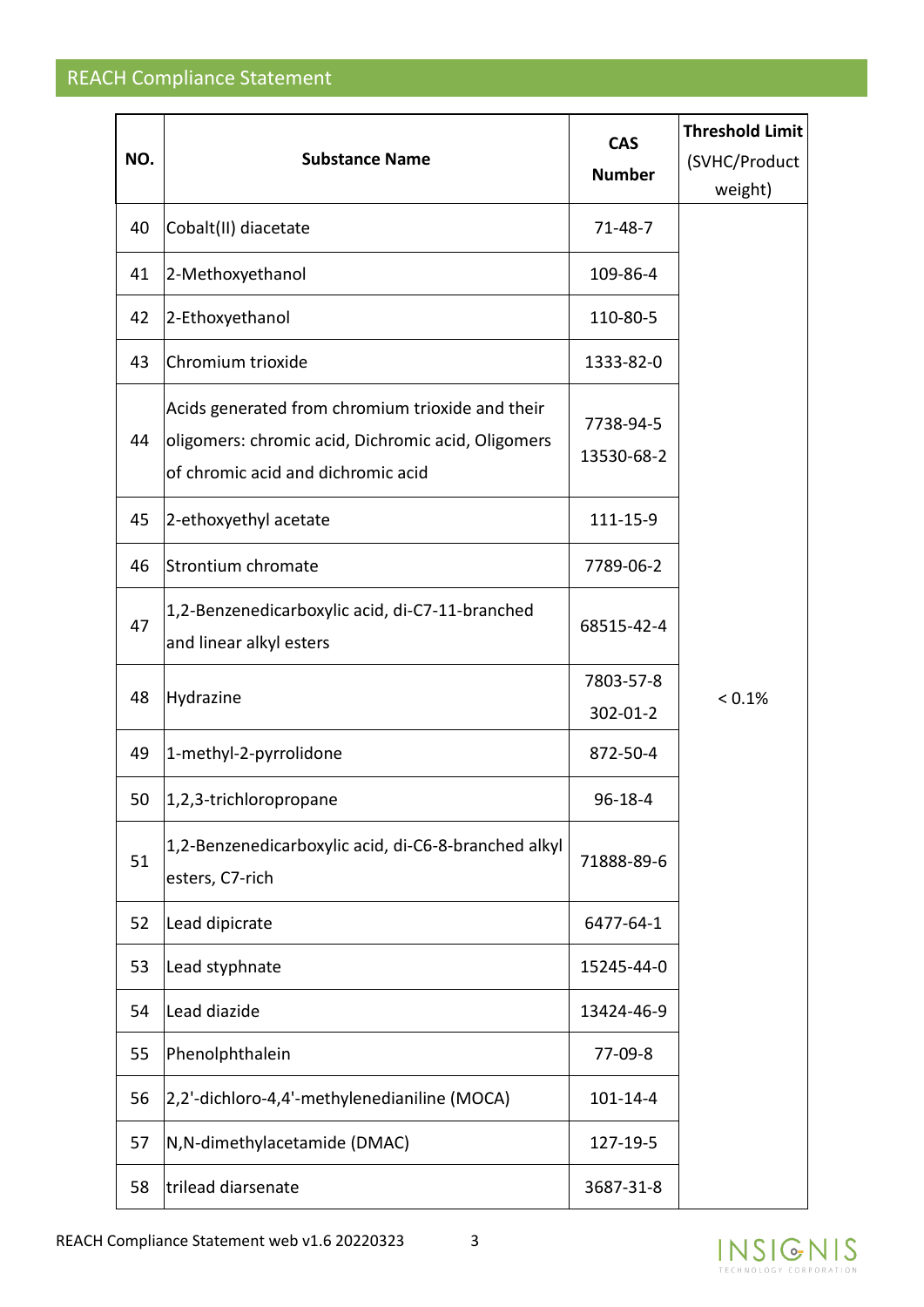|     |                                                       | <b>CAS</b>    | <b>Threshold Limit</b> |
|-----|-------------------------------------------------------|---------------|------------------------|
| NO. | <b>Substance Name</b>                                 | <b>Number</b> | (SVHC/Product          |
|     |                                                       |               | weight)                |
| 59  | calcium arsenate                                      | 7778-44-1     |                        |
| 60  | Arsenic acid                                          | 7778-39-4     |                        |
| 61  | Bis(2-methoxyethyl) ether                             | 111-96-6      |                        |
| 62  | 1,2-Dichloroethane                                    | 107-06-2      |                        |
| 63  | 4-(1,1,3,3-tetramethylbutyl) phenol,                  | 140-66-9      |                        |
|     | (4-tert-octylphenol)                                  |               |                        |
| 64  | 2-methoxyaniline o-anisidine                          | $90 - 04 - 0$ |                        |
| 65  | Bis(2-methoxyethyl) phthalate                         | 117-82-8      |                        |
| 66  | Formaldehyde, oligomeric reaction products with       | 25214-70-4    |                        |
|     | aniline (technical MDA)                               |               | < 0.1%                 |
|     | Zirconia Aluminosilicate Refractory Ceramic Fibres    |               |                        |
|     | (Zr-RCF) are fibres covered by index number           |               |                        |
|     | 650-017-00-8 in Annex VI, part 3, table 3.1 of        |               |                        |
|     | Regulation (EC) No 1272/2008 of the European          |               |                        |
|     | Parliament and of the Council of 16 December 2008     |               |                        |
|     | on classification, labelling and packaging of         |               |                        |
|     | substances and mixtures, and fulfil the three         |               |                        |
| 67  | following conditions: a) oxides of aluminium, silicon |               |                        |
|     | and zirconium are the main components present (in     |               |                        |
|     | the fibres) within variable concentration ranges b)   |               |                        |
|     | fibres have a length weighted geometric mean          |               |                        |
|     | diameter less two standard geometric errors of 6 or   |               |                        |
|     | less micrometres (µm). c) alkaline oxide and alkali   |               |                        |
|     | earth oxide(Na2O+K2O+CaO+MgO+BaO) content             |               |                        |
|     | less or equal to 18% by weight.                       |               |                        |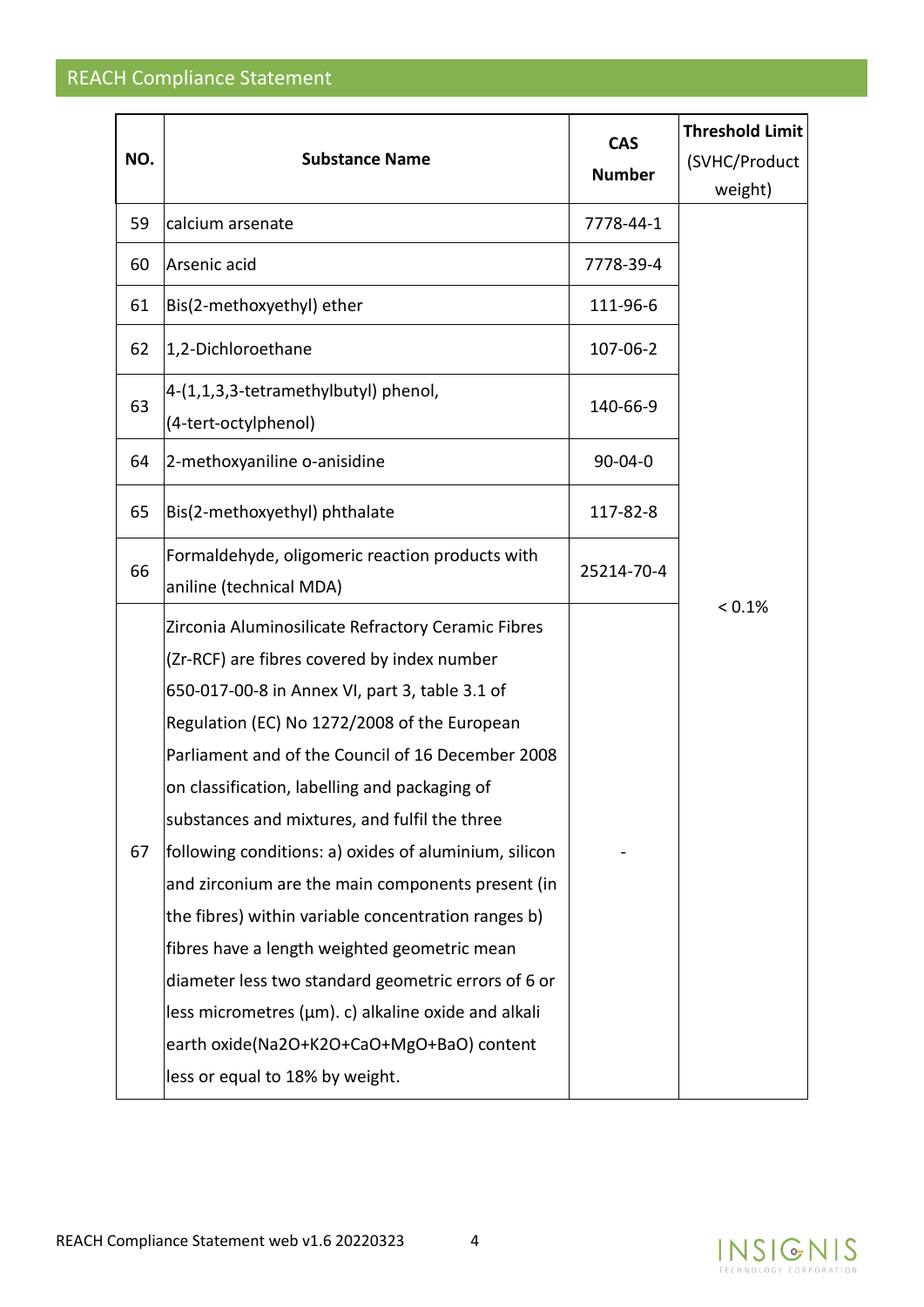|  | NO. | <b>Substance Name</b>                                             | <b>CAS</b><br><b>Number</b> | <b>Threshold Limit</b><br>(SVHC/Product<br>weight) |
|--|-----|-------------------------------------------------------------------|-----------------------------|----------------------------------------------------|
|  |     | Aluminosilicate Refractory Ceramic Fibres (RCF) are               |                             |                                                    |
|  |     | fibres covered by index number 650-017-00-8 in                    |                             |                                                    |
|  |     | Annex VI, part 3, table 3.1 of Regulation (EC) No                 |                             |                                                    |
|  |     | 1272/2008 of the European Parliament and of the                   |                             |                                                    |
|  |     | Council of 16 December 2008 on classification,                    |                             |                                                    |
|  |     | labelling and packaging of substances and mixtures,               |                             |                                                    |
|  | 68  | and fulfil the three following conditions: a) oxides of           |                             |                                                    |
|  |     | aluminium and silicon are the main components                     |                             |                                                    |
|  |     | present (in the fibres) within variable concentration             |                             |                                                    |
|  |     | ranges b) fibres have a length weighted geometric                 |                             |                                                    |
|  |     | mean diameter less two standard geometric errors                  |                             |                                                    |
|  |     | of 6 or less micrometres (µm) c) alkaline oxide and               |                             |                                                    |
|  |     | alkali earth oxide (Na2O+K2O+CaO+MgO+BaO)                         |                             |                                                    |
|  |     | content less or equal to 18% by weight                            |                             | < 0.1%                                             |
|  | 69  | Pentazinc chromate octahydroxide                                  | 49663-84-5                  |                                                    |
|  | 70  | Potassium hydroxyoctaoxodizincatedichromate                       | 11103-86-9                  |                                                    |
|  | 71  | Dichromium tris(chromate)                                         | 24613-89-6                  |                                                    |
|  | 72  | 1,2-bis(2-methoxyethoxy) ethane (TEGDME triglyme)                 | 112-49-2                    |                                                    |
|  | 73  | 1,2-dimethoxyethane ethylene glycol dimethyl ether<br>(EGDME)     | 110-71-4                    |                                                    |
|  | 74  | Diboron trioxide                                                  | 1303-86-2                   |                                                    |
|  | 75  | Formamide                                                         | $75-12-7$                   |                                                    |
|  | 76  | Lead(II) bis(methanesulfonate)                                    | 17570-76-2                  |                                                    |
|  |     | TGIC (1,3,5-tris(oxiranylmethyl)                                  |                             |                                                    |
|  | 77  | -1,3,5-triazine-2,4,6(1H,3H,5H)-trione)                           | 2451-62-9                   |                                                    |
|  |     | $\beta$ -TGIC (1,3,5-tris[(2S and 2R)-2,3-epoxypropyl]-           |                             |                                                    |
|  | 78  | 1,3,5-triazine-2,4,6- (1H,3H,5H)-trione)                          | 59653-74-6                  |                                                    |
|  |     | 4,4'-bis(dimethylamino)benzophenone (Michler's                    |                             |                                                    |
|  | 79  | ketone)                                                           | 90-94-8                     |                                                    |
|  | 80  | N,N,N',N'-tetramethyl-4,4'-methylenedianiline<br>(Michler's base) | $101 - 61 - 1$              |                                                    |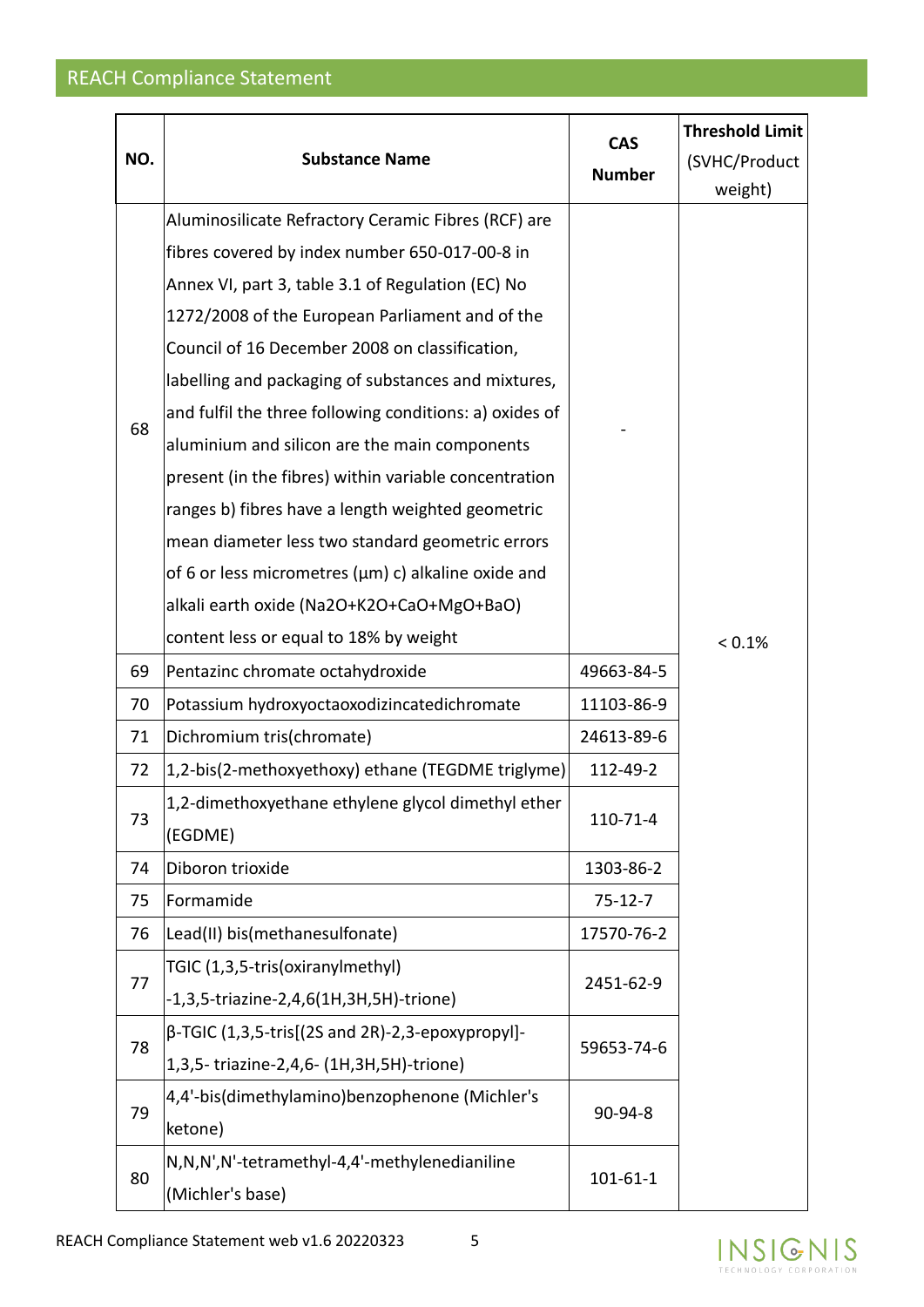|  | NO. | <b>Substance Name</b>                                     | <b>CAS</b><br><b>Number</b> | <b>Threshold Limit</b><br>(SVHC/Product<br>weight) |
|--|-----|-----------------------------------------------------------|-----------------------------|----------------------------------------------------|
|  |     | [4-[4,4'-bis(dimethylamino)benzhydrylidene]               |                             |                                                    |
|  | 81  | cyclohexa-2,5-dien-1-ylidene] dimethylammonium            | 548-62-9                    |                                                    |
|  |     | chloride (C.I. Basic Violet 3)                            |                             |                                                    |
|  |     | [4-[[4-anilino-1-naphthyl][4-(dimethylamino)phenyl]       |                             |                                                    |
|  | 82  | methylene]cyclohexa-2,5-dien-1-ylidene]                   | 2580-56-5                   |                                                    |
|  |     | dimethylammonium chloride (C.I. Basic Blue 26)            |                             |                                                    |
|  |     | α, α-Bis[4-(dimethylamino)phenyl]-4(phenylamino)          |                             |                                                    |
|  | 83  | naphthalene-1-methanol (C.I. Solvent Blue 4)              | 6786-83-0                   |                                                    |
|  | 84  | 4,4'-bis(dimethylamino)-4"-(methylamino)trityl<br>alcohol | $561 - 41 - 1$              |                                                    |
|  | 85  | Bis(pentabromophenyl) ether (DecaBDE)                     | 1163-19-5                   |                                                    |
|  | 86  | Pentacosafluorotridecanoic acid                           | 72629-94-8                  |                                                    |
|  | 87  | Tricosafluorododecanoic acid                              | 307-55-1                    |                                                    |
|  | 88  | Henicosafluoroundecanoic acid                             | 2058-94-8                   | < 0.1%                                             |
|  | 89  | Heptacosafluorotetradecanoic acid                         | 376-06-7                    |                                                    |
|  |     | 4-(1,1,3,3-tetramethylbutyl)phenol, ethoxylated           |                             |                                                    |
|  | 90  | -covering well-defined substances and UVCB                |                             |                                                    |
|  |     | substances, polymers and homologues                       |                             |                                                    |
|  |     | 4-Nonylphenol, branched and linear - substances           |                             |                                                    |
|  |     | with a linear and/or branched alkyl chain with a          |                             |                                                    |
|  | 91  | carbon number of 9 covalently bound in position 4         |                             |                                                    |
|  |     | to phenol, covering also UVCB- and well-defined           |                             |                                                    |
|  |     | substances which include any of the individual            |                             |                                                    |
|  |     | isomers or a combination thereof                          |                             |                                                    |
|  | 92  | Diazene-1,2-dicarboxamide (C,C'-azodi(formamide))         | 123-77-3                    |                                                    |
|  | 93  | Cyclohexane-1,2-dicarboxylic anhydride                    | $85 - 42 - 7$               |                                                    |
|  |     | (Hexahydrophthalic anhydride - HHPA)                      |                             |                                                    |
|  |     | Hexahydromethylphathalic anhydride,                       | 25550-51-0,                 |                                                    |
|  | 94  | Hexahydro-4-methylphathalic anhydride,                    | 19438-60-9,                 |                                                    |
|  |     | Hexahydro-1-methylphathalic anhydride,                    | 48122-14-1,                 |                                                    |
|  |     | Hexahydro-3-methylphathalic anhydride                     | 57110-29-9                  |                                                    |



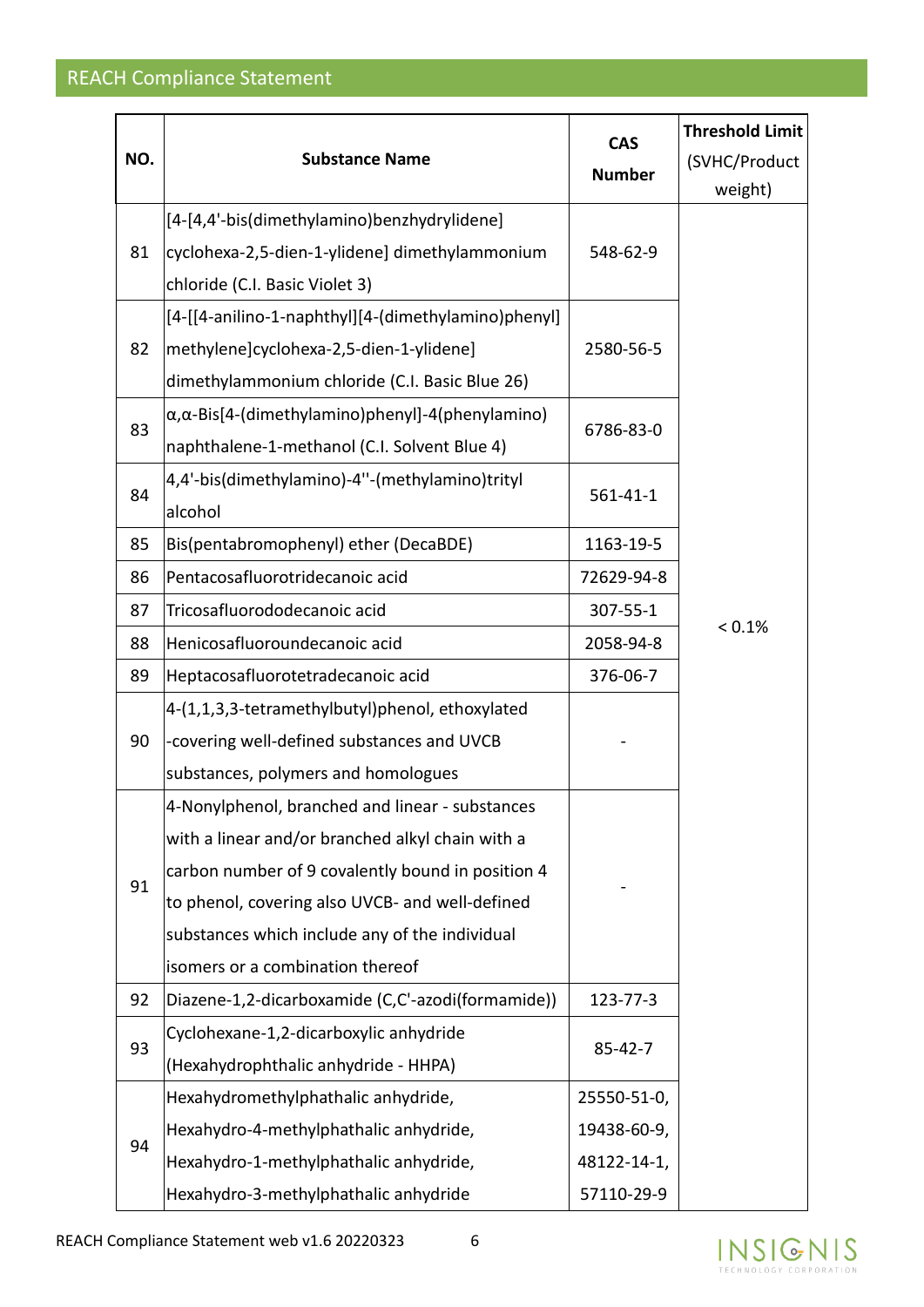|     |                                                      | <b>CAS</b>    | <b>Threshold Limit</b> |
|-----|------------------------------------------------------|---------------|------------------------|
| NO. | <b>Substance Name</b>                                | <b>Number</b> | (SVHC/Product          |
|     |                                                      |               | weight)                |
| 95  | Methoxy acetic acid                                  | 625-45-6      |                        |
| 96  | 1,2-Benzenedicarboxylic acid, dipentylester,         | 84777-06-0    |                        |
|     | branched and linear                                  |               |                        |
| 97  | Diisopentylphthalate (DIPP)                          | 605-50-5      |                        |
| 98  | N-pentyl-isopentylphtalate                           | 776297-69-9   |                        |
| 99  | 1,2-Diethoxyethane                                   | 629-14-1      |                        |
| 100 | N,N-dimethylformamide; dimethyl formamide            | 68-12-2       |                        |
| 101 | Dibutyltin dichloride (DBT)                          | 683-18-1      |                        |
| 102 | Acetic acid, lead salt, basic                        | 51404-69-4    |                        |
|     | Basic lead carbonate (trilead                        |               |                        |
| 103 | bis(carbonate)dihydroxide)                           | 1319-46-6     |                        |
| 104 | Lead oxide sulfate (basic lead sulfate)              | 12036-76-9    |                        |
| 105 | [Phthalato(2-)]dioxotrilead (dibasic lead phthalate) | 69011-06-9    | < 0.1%                 |
| 106 | Dioxobis(stearato)trilead                            | 12578-12-0    |                        |
| 107 | Fatty acids, C16-18, lead salts                      | 91031-62-8    |                        |
| 108 | Lead bis(tetrafluoroborate)                          | 13814-96-5    |                        |
| 109 | Lead cynamidate                                      | 20837-86-9    |                        |
| 110 | Lead dinitrate                                       | 10099-74-8    |                        |
| 111 | Lead oxide (lead monoxide)                           | 1317-36-8     |                        |
| 112 | Lead tetroxide (orange lead)                         | 1314-41-6     |                        |
| 113 | Lead titanium trioxide                               | 12060-00-3    |                        |
| 114 | Lead Titanium Zirconium Oxide                        | 12626-81-2    |                        |
| 115 | Pentalead tetraoxide sulphate                        | 12065-90-6    |                        |
| 116 | Pyrochlore, antimony lead yellow                     | 8012-00-8     |                        |
| 117 | Silicic acid, barium salt, lead-doped                | 68784-75-8    |                        |
| 118 | Silicic acid, lead salt                              | 11120-22-2    |                        |
| 119 | Sulfurous acid, lead salt, dibasic                   | 62229-08-7    |                        |
| 120 | Tetraethyllead                                       | 78-00-2       |                        |
| 121 | Tetralead trioxide sulphate                          | 12202-17-4    |                        |

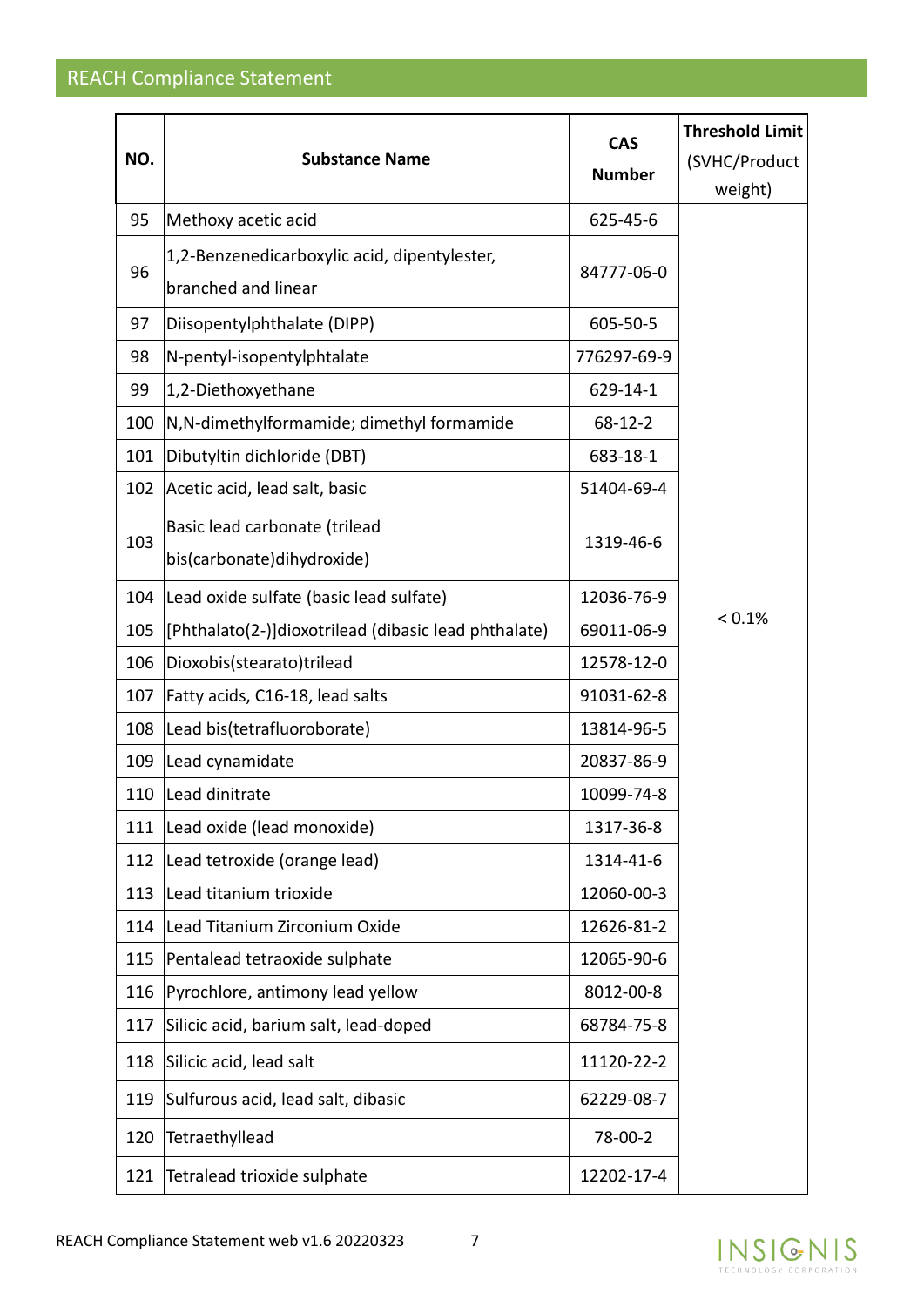| NO. | <b>Substance Name</b>                                | <b>CAS</b><br><b>Number</b> | <b>Threshold Limit</b><br>(SVHC/Product<br>weight) |
|-----|------------------------------------------------------|-----------------------------|----------------------------------------------------|
| 122 | Trilead dioxide phosphonate                          | 12141-20-7                  |                                                    |
| 123 | Furan                                                | 110-00-9                    |                                                    |
| 124 | Propylene oxide; 1,2-epoxypropane; methyloxirane     | 75-56-9                     |                                                    |
| 125 | Diethyl sulphate                                     | 64-67-5                     |                                                    |
| 126 | Dimethyl sulphate                                    | $77 - 78 - 1$               |                                                    |
| 127 | 3-ethyl-2-methyl-2-(3-methylbutyl)-1,3-oxazolidine   | 143860-04-2                 |                                                    |
| 128 | Dinoseb                                              | 88-85-7                     |                                                    |
| 129 | 4,4'-methylenedi-o-toluidine                         | 838-88-0                    |                                                    |
| 130 | $ 4,4'$ -oxydianiline and its salts                  | 101-80-4                    |                                                    |
| 131 | 4-Aminoazobenzene; 4-Phenylazoaniline                | $60 - 09 - 3$               | < 0.1%                                             |
| 132 | 4-methyl-m-phenylenediamine<br>(2,4-toluene-diamine) | $95 - 80 - 7$               |                                                    |
| 133 | 6-methoxy-m-toluidine (p-cresidine)                  | 120-71-8                    |                                                    |
| 134 | Biphenyl-4-ylamine                                   | $92 - 67 - 1$               |                                                    |
| 135 | o-aminoazotoluene                                    | $97 - 56 - 3$               |                                                    |
| 136 | o-Toluidine; 2-Aminotoluene                          | $95 - 53 - 4$               |                                                    |
| 137 | N-methylacetamide                                    | $79-16-3$                   |                                                    |
| 138 | 1-bromopropane; n-propyl bromide                     | 106-94-5                    |                                                    |
| 139 | Cadmium                                              | 7440-43-9                   |                                                    |
| 140 | Ammoniumpentadecafluorootanoate (APFO)               | 3825-26-1                   |                                                    |
| 141 | Pentadecafluorooctanoic acid (PFOA)                  | 335-67-1                    |                                                    |
| 142 | Dipentyl phthalate (DPP)                             | 131-18-0                    |                                                    |

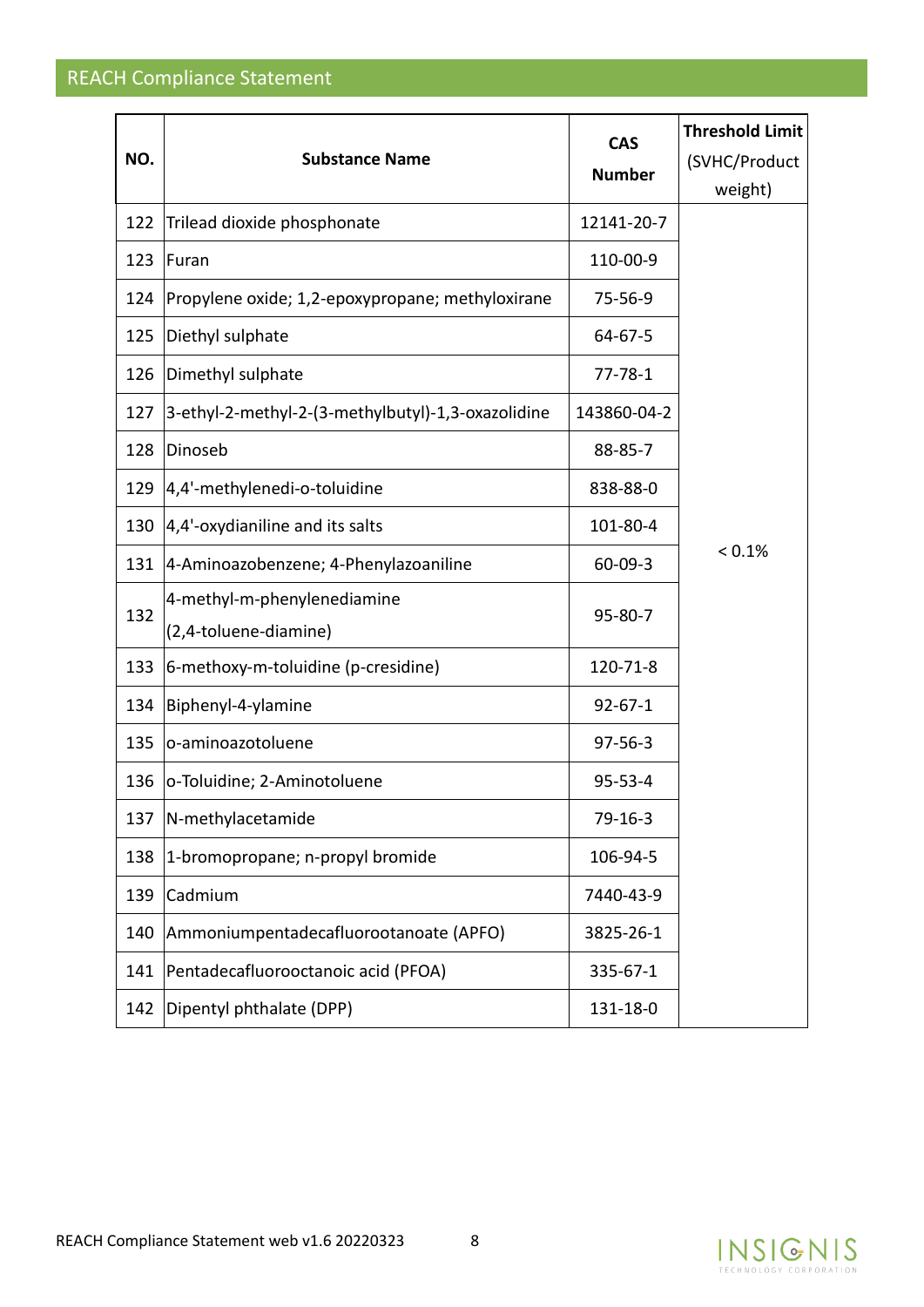|     |                                                       | <b>CAS</b>    | <b>Threshold Limit</b> |
|-----|-------------------------------------------------------|---------------|------------------------|
| NO. | <b>Substance Name</b>                                 | <b>Number</b> | (SVHC/Product          |
|     |                                                       |               | weight)                |
|     | 4-Nonylphenol, branched and linear, ethoxylated       |               |                        |
|     | [substances with a linear and/or branched alkyl       |               |                        |
|     | chain with a carbon number of 9 covalently bound in   |               |                        |
| 143 | position 4 to phenol, ethoxylated covering UVCB-      |               |                        |
|     | and well-defined substances, polymers and             |               |                        |
|     | homologues, which include any of the individual       |               |                        |
|     | isomers and/or combinations thereof]                  |               |                        |
| 144 | Cadmium oxide                                         | 1306-19-0     |                        |
| 145 | Cadmium sulphide                                      | 1306-23-6     |                        |
|     | Disodium 4-amino-3-[[4'-[(2,4-diaminophenyl)azo]      |               |                        |
|     | 146 [1,1'-biphenyl]-4-yl]azo]-5-hydroxy-6-(phenylazo) | 1937-37-7     |                        |
|     | naphthalene-2,7-disulphonate (C.I. Direct Black 38)   |               |                        |
| 147 | Dihexyl phthalate                                     | 84-75-3       | < 0.1%                 |
| 148 | (Imidazolidine-2-thione; (2-imidazoline-2-thiol)      | $96 - 45 - 7$ |                        |
| 149 | Trixylyl phosphate                                    | 25155-23-1    |                        |
|     | Disodium 3,3'-[[1,1'-biphenyl]-4,4'-diylbis(azo)]bis  |               |                        |
| 150 | (4-aminonaphthalene-1-sulphonate) (C.I. Direct Red    | 573-58-0      |                        |
|     | 28)                                                   |               |                        |
| 151 | Lead di(acetate)                                      | 301-04-2      |                        |
|     | 1,2-Benzenedicarboxylic acid, dihexyl ester,          |               |                        |
| 152 | branched and linear                                   | 68515-50-4    |                        |
| 153 | Sodium perborate; perboric acid, sodium salt          |               |                        |
| 154 | Sodium peroxometaborate                               | 7632-04-4     |                        |
| 155 | Cadmium chloride                                      | 10108-64-2    |                        |
| 156 | Cadmium fluoride                                      | 7790-79-6     |                        |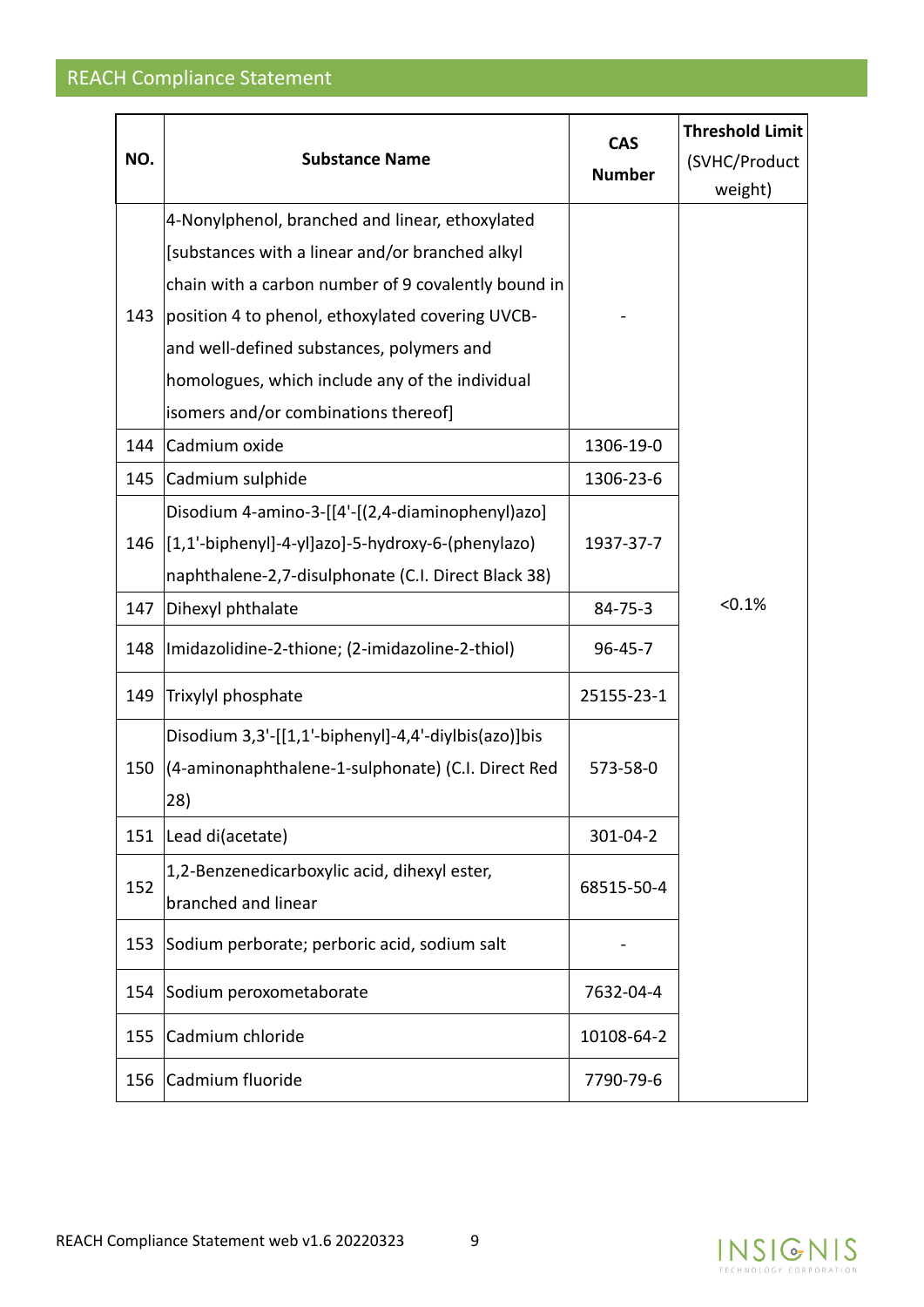| NO. | <b>Substance Name</b>                                                                                                                                                                                                                           | <b>CAS</b><br><b>Number</b>         | <b>Threshold Limit</b><br>(SVHC/Product<br>weight) |
|-----|-------------------------------------------------------------------------------------------------------------------------------------------------------------------------------------------------------------------------------------------------|-------------------------------------|----------------------------------------------------|
| 157 | reaction mass of 2-ethylhexyl10-ethyl-4,4-dioctyl-7-<br>oxo-8-oxa-3, 5-dithia-4-stannatetradecanoate and<br>2-ethylhexyl10-ethyl-4-[[2-[(2-ethylhexyl)oxy]-2-oxo                                                                                |                                     |                                                    |
|     | ethyl]thio]-4-octyl-7-oxo-8-oxa-3,5-dithia-4-stannate<br>tradecanoate (reaction mass of DOTE and MOTE)                                                                                                                                          |                                     |                                                    |
| 158 | 2-ethylhexyl10-ethyl-4,4-dioctyl-7-oxo-8-oxa-3,<br>5-dithia-4-stannatetradecanoate (DOTE)                                                                                                                                                       | 15571-58-1                          |                                                    |
| 159 | 2-benzotriazol-2-yl-4,6-di-tert-butylphenol (UV-320)                                                                                                                                                                                            | 3846-71-7                           |                                                    |
| 160 | Cadmium sulphate                                                                                                                                                                                                                                | 10124-36-4<br>31119-53-6            |                                                    |
| 161 | 2-(2H-benzotriazol-2-yl)-4,6-ditertpentylphenol<br>$(UV-328)$                                                                                                                                                                                   | 25973-55-1                          |                                                    |
| 162 | 1,2-benzenedicarboxylic acid, di-C6-10-alkyl esters;<br>1,2-benzenedicarboxylic acid, mixed decyl and hexyl<br>and octyl diesters with $\geq$ 0.3% of dihexyl phthalate<br>(EC No. 201-559-5)                                                   | 68515-51-5<br>68648-93-1            | < 0.1%                                             |
| 163 | 5-sec-butyl-2-(2,4-dimethylcyclohex-3-en-1-yl)-5-<br>methyl-1,3-dioxane[1],5-sec-butyl-2-(4,6-<br>dimethylcyclohex-3-en-1-yl)-5-methyl-1,3-dioxane<br>[2] [covering any of the individual isomers of [1] and<br>[2] or any combination thereof] |                                     |                                                    |
| 164 | Nitrobenzene                                                                                                                                                                                                                                    | 98-95-3                             |                                                    |
| 165 | 2,4-Di-tert-butyl-6-(5-chlorobenzotriazol-2-yl)phenol<br>$(UV-327)$                                                                                                                                                                             | 3864-99-1                           |                                                    |
| 166 | 2-(2H-Benzotriazol-2-yl)-4-(tert-butyl)-6-(sec-butyl)<br>phenol (UV-350)                                                                                                                                                                        | 36437-37-3                          |                                                    |
| 167 | 1,3-Propanesultone                                                                                                                                                                                                                              | 1120-71-4                           |                                                    |
| 168 | Perfluorononan-1-oic-acid and its sodium and<br>ammonium salts                                                                                                                                                                                  | 375-95-1<br>21049-39-8<br>4149-60-4 |                                                    |
| 169 | Benzo[def]chrysene                                                                                                                                                                                                                              | $50 - 32 - 8$                       |                                                    |

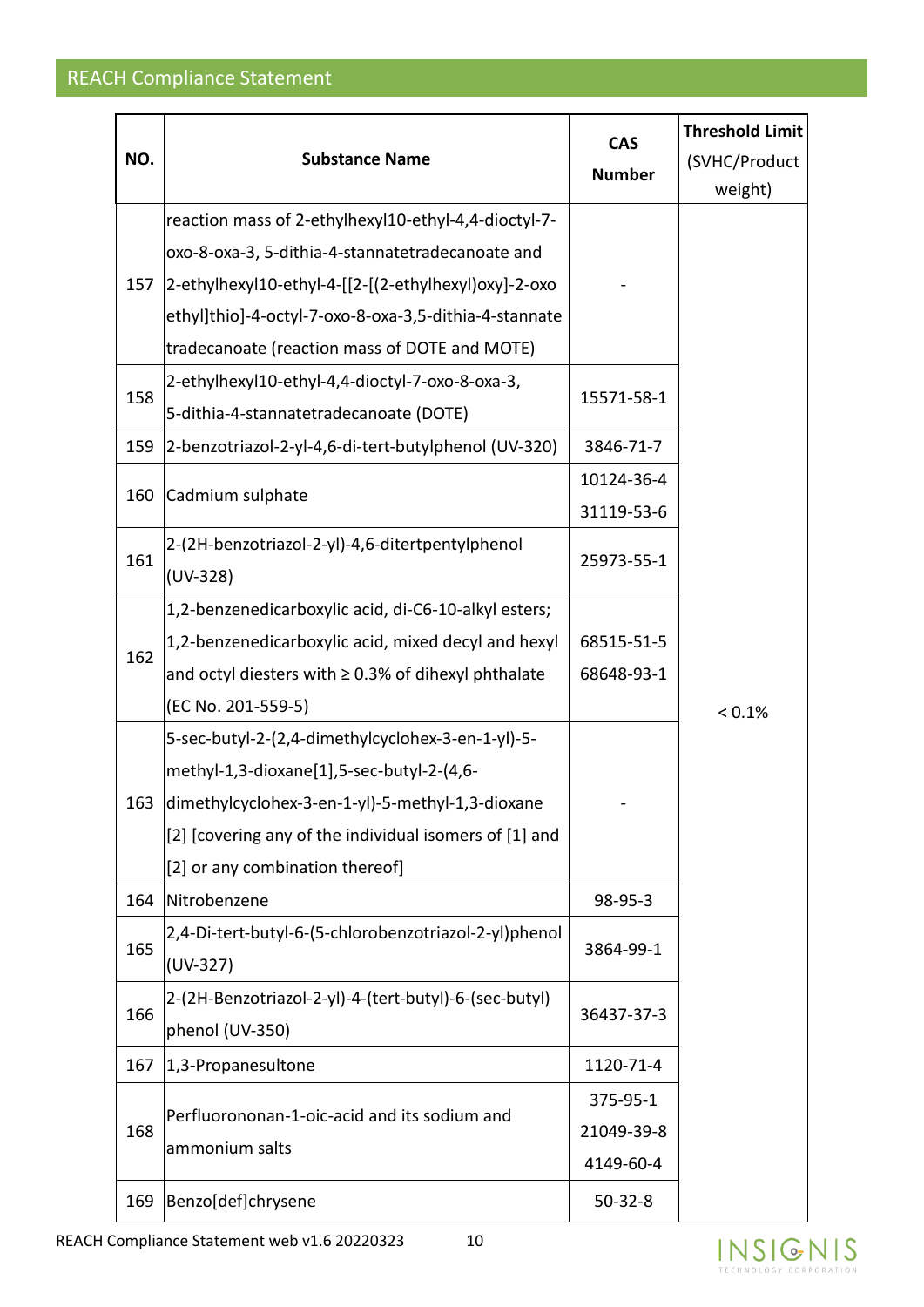| NO. |                                                   | <b>CAS</b>     | <b>Threshold Limit</b>          |
|-----|---------------------------------------------------|----------------|---------------------------------|
|     | <b>Substance Name</b>                             | <b>Number</b>  | (SVHC/Product                   |
|     |                                                   |                | weight)                         |
|     |                                                   |                | Non-BGA                         |
|     |                                                   |                | product $< 0.1\%$               |
|     |                                                   |                | <b>BGA product</b>              |
|     |                                                   |                | $< 1\%$                         |
|     |                                                   |                | Communicating                   |
|     |                                                   |                | information                     |
|     |                                                   |                | according to                    |
| 170 | 4,4'-isopropylidenediphenol (bisphenol A)         | $80 - 05 - 7$  | Article 33: BGA                 |
|     |                                                   |                | substrate core                  |
|     |                                                   |                | contains $<$ 1<br>wt% of BPA as |
|     |                                                   |                | impurity or                     |
|     |                                                   |                | byproduct,                      |
|     |                                                   |                | which will not                  |
|     |                                                   |                | be exposed to                   |
|     |                                                   |                | cause contact                   |
|     |                                                   |                | induced risks.                  |
|     | 4-Heptylphenol, branched and linear [substances   |                |                                 |
|     | with a linear and/or branched alkyl chain with a  |                |                                 |
| 171 | carbon number of 7 covalently bound predominantly |                |                                 |
|     | in position 4 to phenol, covering also UVCB- and  |                |                                 |
|     | well-defined substances which include any of the  |                |                                 |
|     | individual isomers or a combination thereof]      |                |                                 |
|     | Nonadecafluorodecanoic acid (PFDA) and its sodium | 3108-42-7      |                                 |
| 172 | and ammonium salts                                | 335-76-2       | $< 0.1\%$                       |
|     |                                                   | 3830-45-3      |                                 |
| 173 | $ p-(1,1-dimethylpropyl)$ phenol                  | 80-46-6        |                                 |
|     |                                                   |                |                                 |
| 174 | Perfluorohexane-1-sulphonic acid and its salts    |                |                                 |
|     |                                                   |                |                                 |
|     |                                                   | $56 - 55 - 3,$ |                                 |
| 175 | Benz[a]anthracene                                 | 1718-53-2      |                                 |
| 176 | Cadmium carbonate                                 | 513-78-0       |                                 |

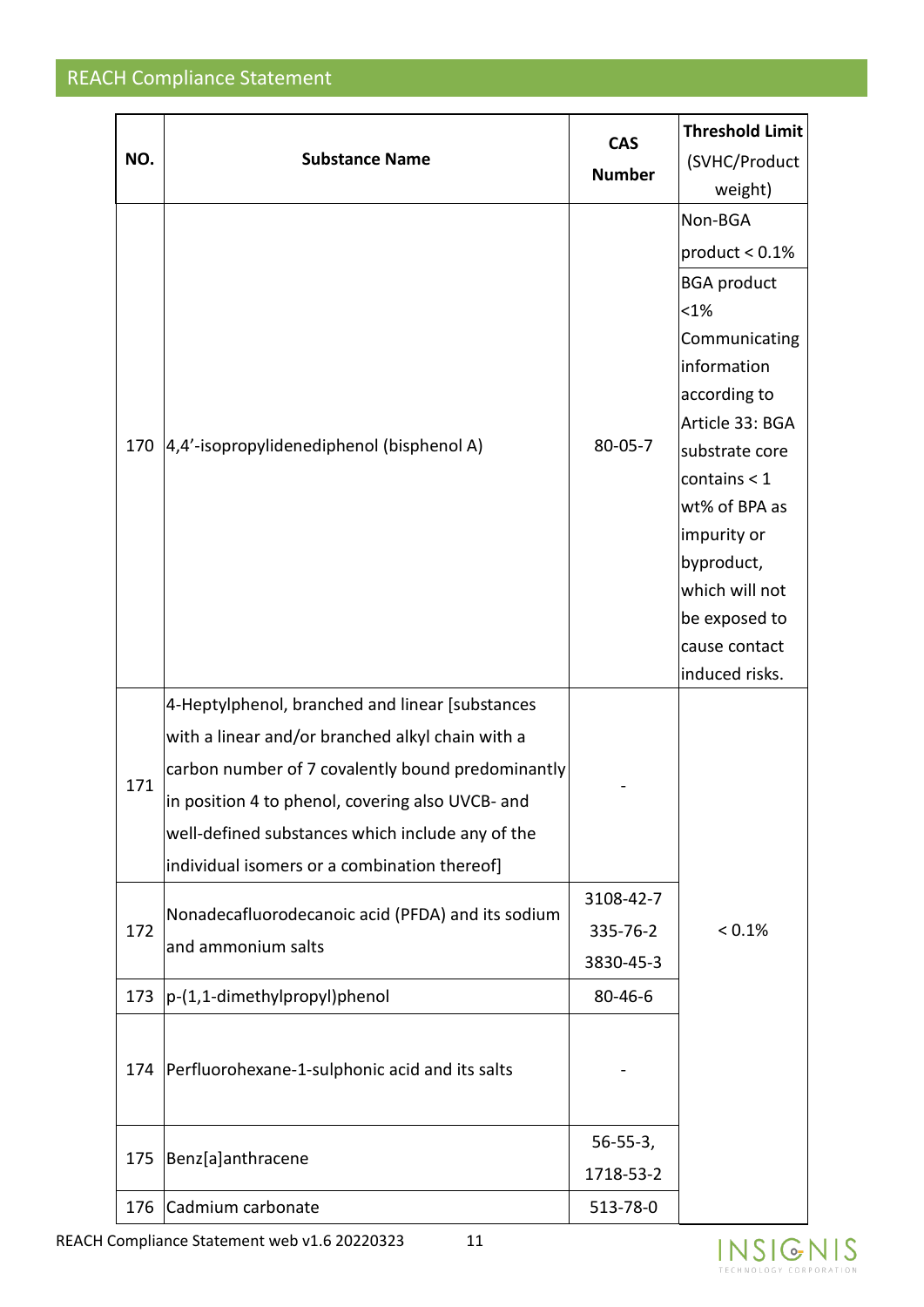| NO. | <b>Substance Name</b>                                | <b>CAS</b><br><b>Number</b> | <b>Threshold Limit</b><br>(SVHC/Product<br>weight) |
|-----|------------------------------------------------------|-----------------------------|----------------------------------------------------|
| 177 | Cadmium hydroxide                                    | 21041-95-2                  |                                                    |
|     |                                                      | 10022-68-1,                 |                                                    |
| 178 | Cadmium nitrate                                      | 10325-94-7                  |                                                    |
| 179 |                                                      | 218-01-9,                   |                                                    |
|     | Chrysene                                             | 1719-03-5                   |                                                    |
|     | Dodecachloropentacyclo[12.2.1.16,9.02,13.05,10]oc    |                             |                                                    |
| 180 | tadeca-7,15 -diene ("Dechlorane Plus"™) covering     |                             |                                                    |
|     | any of its individual anti- and syn-isomers or any   |                             |                                                    |
|     | combination thereof                                  |                             |                                                    |
|     | Reaction products of                                 |                             |                                                    |
|     | 1,3,4-thiadiazolidine-2,5-dithione, formaldehyde and |                             |                                                    |
| 181 | 4-heptylphenol, branched and linear (RP-HP) with     |                             |                                                    |
|     | ≥0.1% w/w 4-heptylphenol, branched and linear        |                             |                                                    |
|     | $(4-HPbl)$                                           |                             |                                                    |
| 182 | Benzene-1,2,4-tricarboxylic acid 1,2-anhydride       | 552-30-7                    | < 0.1%                                             |
|     | trimellitic anhydride; TMA                           |                             |                                                    |
| 183 | Benzo[ghi]perylene                                   | 191-24-2                    |                                                    |
| 184 | Decamethylcyclopentasiloxane D5                      | 541-02-6                    |                                                    |
| 185 | Dicyclohexyl phthalate DCHP                          | $84 - 61 - 7$               |                                                    |
| 186 | Disodium octaborate                                  | 12008-41-2                  |                                                    |
| 187 | Dodecamethylcyclohexasiloxane D6                     | 540-97-6                    |                                                    |
| 188 | Ethylenediamine EDA                                  | $107 - 15 - 3$              |                                                    |
| 189 | Lead                                                 | 7439-92-1                   |                                                    |
| 190 | Octamethylcyclotetrasiloxane D4                      | 556-67-2                    |                                                    |
| 191 | Terphenyl, hydrogenated                              | 61788-32-7                  |                                                    |
| 192 | 1,7,7-trimethyl-3-(phenylmethylene)bicyclo[2.2.1]he  | 15087-24-8                  |                                                    |
|     | ptan-2-one 3-benzylidene camphor; 3-BC               |                             |                                                    |
| 193 | 2,2-bis(4'-hydroxyphenyl)-4-methylpentane            | 6807-17-6                   |                                                    |
| 194 | Benzo[k]fluoranthene                                 | 207-08-9                    |                                                    |

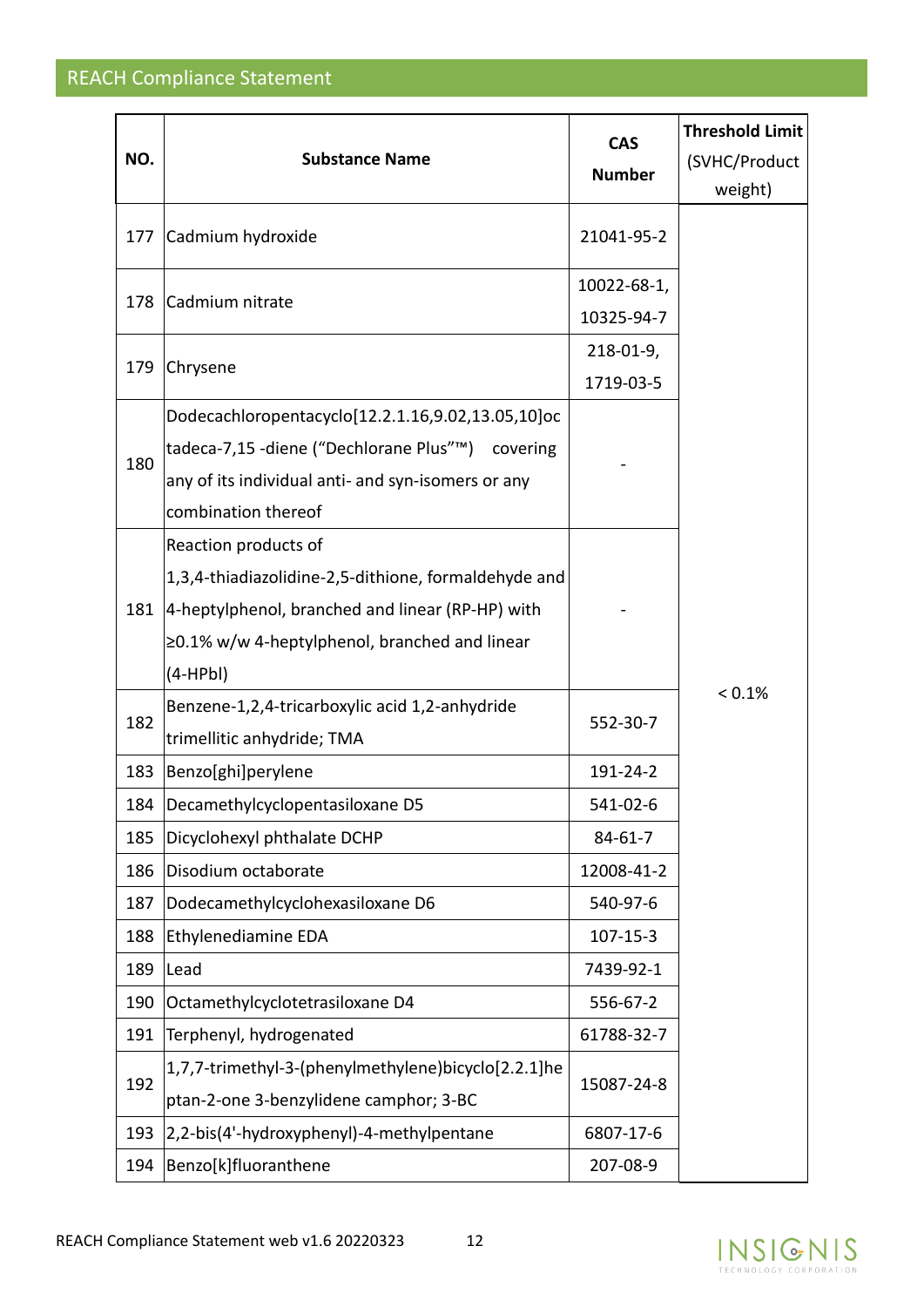| NO. | <b>Substance Name</b>                                     | <b>CAS</b><br><b>Number</b> | <b>Threshold Limit</b><br>(SVHC/Product |
|-----|-----------------------------------------------------------|-----------------------------|-----------------------------------------|
|     |                                                           |                             | weight)                                 |
| 195 | Fluoranthene                                              | $206 - 44 - 0;$             |                                         |
|     |                                                           | 93951-69-0                  |                                         |
| 196 | Phenanthrene                                              | $85 - 01 - 8$               |                                         |
| 197 | Pyrene                                                    | 129-00-0;                   |                                         |
|     |                                                           | 1718-52-1                   |                                         |
|     | 2,3,3,3-tetrafluoro-2-(heptafluoropropoxy) propionic      |                             |                                         |
| 198 | acid, its salts and its acyl halides covering any of      |                             |                                         |
|     | their individual isomers and combinations thereof         |                             |                                         |
| 199 | 2-methoxyethyl acetate                                    | 110-49-6                    |                                         |
| 200 | 4-tert-butylphenol                                        | 98-54-4                     |                                         |
|     | Tris(4-nonylphenyl, branched and linear) phosphite        |                             |                                         |
| 201 | $(TNPP)$ with $\geq 0.1\%$ w/w of 4-nonylphenol, branched |                             | < 0.1%                                  |
|     | and linear (4-NP)                                         |                             |                                         |
| 202 | Perfluorobutane sulfonic acid (PFBS) and its salts        |                             |                                         |
| 203 | Diisohexyl phthalate                                      | 71850-09-4                  |                                         |
| 204 | 2-methyl-1-(4-methylthiophenyl)-2-morpholinoprop          | 71868-10-5                  |                                         |
|     | an-1-one                                                  |                             |                                         |
| 205 | 2-benzyl-2-dimethylamino-4'-morpholinobutyrophe           | 119313-12-1                 |                                         |
|     | none                                                      |                             |                                         |
| 206 | 1-vinylimidazole                                          | 1072-63-5                   |                                         |
| 207 | 2-methylimidazole                                         | 693-98-1                    |                                         |
| 208 | Butyl 4-hydroxybenzoate                                   | $94 - 26 - 8$               |                                         |
| 209 | Dibutylbis(pentane-2,4-dionato-O,O')tin                   | 22673-19-4                  |                                         |
| 210 | bis(2-(2-methoxyethoxy)ethyl)ether                        | 143-24-8                    |                                         |
| 211 | Dioctyltin dilaurate, stannane, dioctyl-, bis(coco        |                             |                                         |
|     | acyloxy) derivs., and any other stannane,                 |                             |                                         |
|     | dioctyl-, bis (fatty acyloxy) derivs. wherein C12 is      |                             |                                         |
|     | the predominant carbon number of the fatty acyloxy        |                             |                                         |
|     | moiety                                                    |                             |                                         |
| 212 | $ 1,4$ -dioxane                                           | 123-91-1                    |                                         |

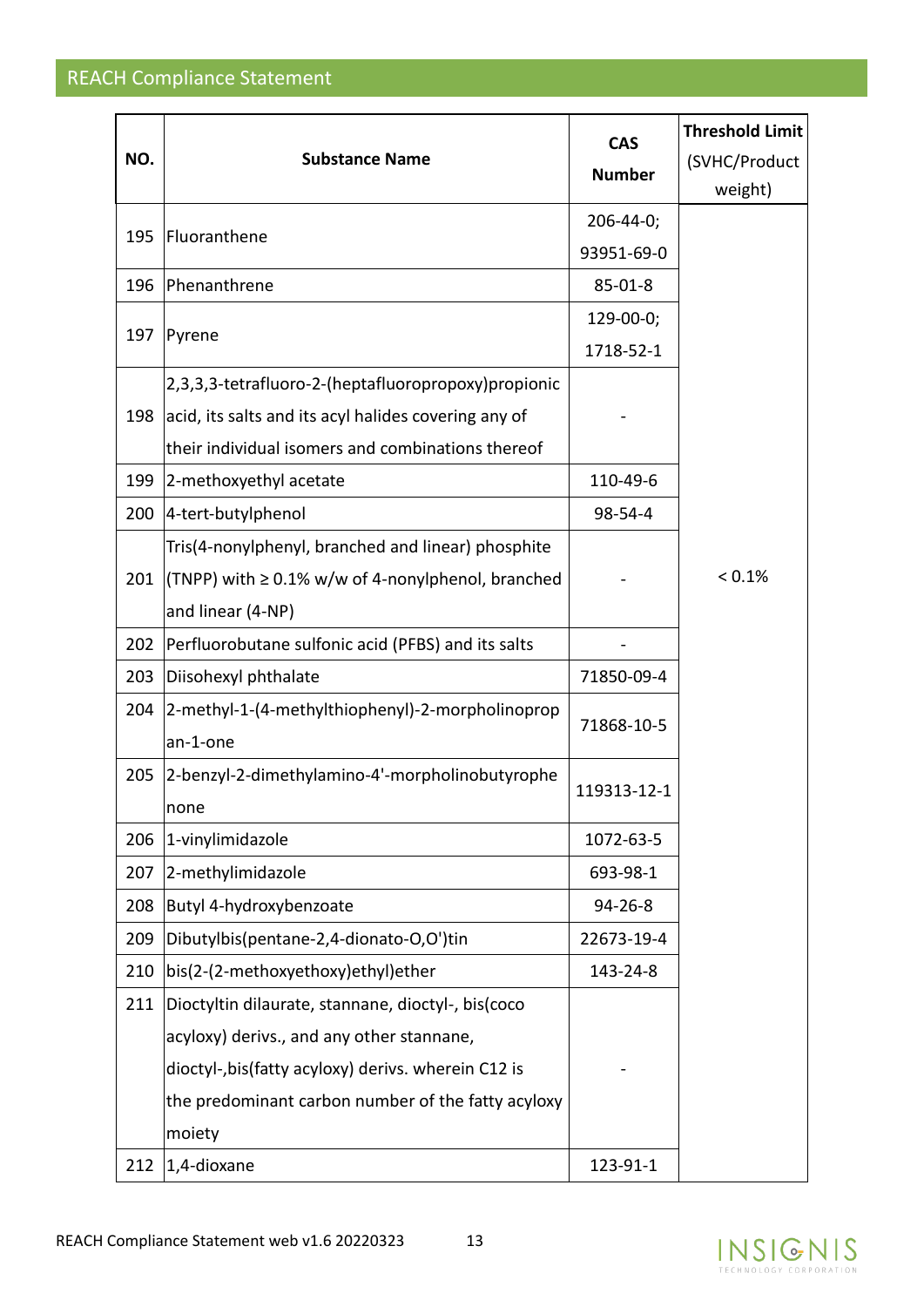| NO. | <b>Substance Name</b>                                  | <b>CAS</b><br><b>Number</b> | <b>Threshold Limit</b><br>(SVHC/Product<br>weight) |
|-----|--------------------------------------------------------|-----------------------------|----------------------------------------------------|
| 213 | 2,2-bis(bromomethyl)propane1,3-diol (BMP)              | 3296-90-0                   |                                                    |
|     | 2,2-dimethylpropan-1-ol, tribromo derivative /         | 36483-57-5/1                |                                                    |
|     | 3-bromo-2,2-bis(bromomethyl)-1-propanol (TBNPA)        | 522-92-5                    |                                                    |
|     | 2,3-dibromo-1-propanol (2,3-DBPA)                      | 96-13-9                     |                                                    |
| 214 | 2-(4-tert-butylbenzyl) propionaldehyde and its         |                             |                                                    |
|     | individual stereoisomers                               |                             |                                                    |
| 215 | [4,4'-(1-methylpropylidene) bisphenol; (bisphenol B)   | $77-40-7$                   |                                                    |
| 216 | Glutaral                                               | 111-30-8                    |                                                    |
| 217 | Medium-chain chlorinated paraffins (MCCP) [UVCB        |                             | < 0.1%                                             |
|     | substances consisting of more than or equal to 80%     |                             |                                                    |
|     | linear chloroalkanes with carbon chain lengths         |                             |                                                    |
|     | within the range from C14 to C17]                      |                             |                                                    |
| 218 | Orthoboric acid, sodium salt                           | 13840-56-7                  |                                                    |
| 219 | Phenol, alkylation products (mainly in para position)  |                             |                                                    |
|     | with C12-rich branched or linear alkyl chains from     |                             |                                                    |
|     | oligomerisation, covering any individual isomers       |                             |                                                    |
|     | and/or combinations thereof (PDDP)                     |                             |                                                    |
| 220 | (±)-1,7,7-trimethyl-3-[(4-methylphenyl)methylene]      |                             |                                                    |
|     | bicyclo[2.2.1]heptan-2-one covering any of the         |                             |                                                    |
|     | individual isomers and/or combinations thereof         |                             |                                                    |
|     | $(4-MBC)$                                              |                             |                                                    |
| 221 | 6,6'-di-tert-butyl-2,2'-methylenedi-p-cresol (DBMC)    | 119-47-1                    |                                                    |
| 222 | S-(tricyclo[5.2.1.0'2,6]deca-3-en-8(or 9)-yl)          |                             |                                                    |
|     | O-(isopropyl or isobutyl or 2-ethylhexyl) O-(isopropyl | 255881-94-8                 |                                                    |
|     | or isobutyl or 2-ethylhexyl)phosphorodithioate         |                             |                                                    |
| 223 | tris(2-methoxyethoxy) vinylsilane                      | 1067-53-4                   |                                                    |